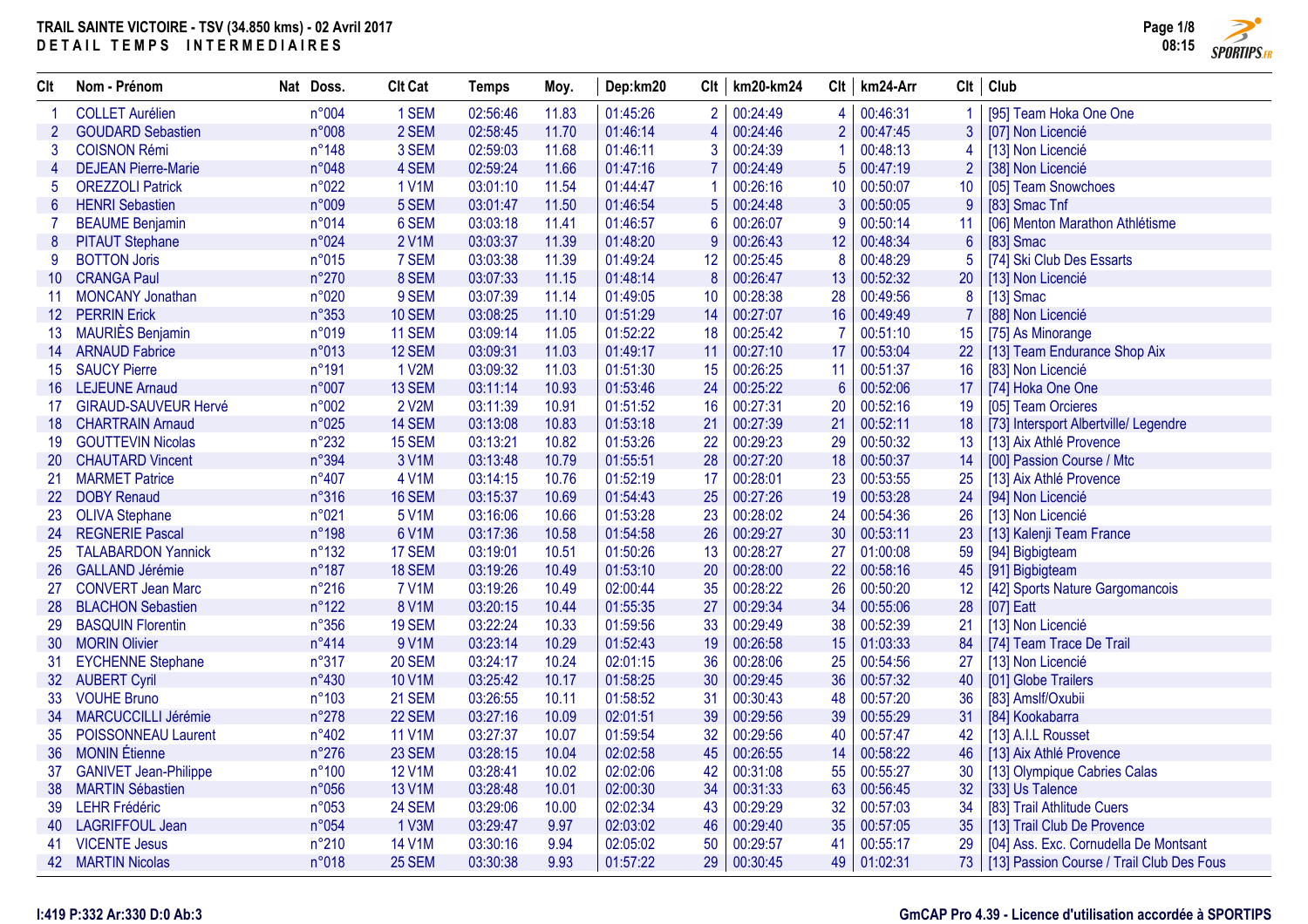

| Clt | Nom - Prénom               | Nat Doss.       | <b>Clt Cat</b> | <b>Temps</b> | Moy. | Dep:km20 |     | $Clt$   km20-km24 | Clt | km24-Arr |     | $Clt$ Club                        |
|-----|----------------------------|-----------------|----------------|--------------|------|----------|-----|-------------------|-----|----------|-----|-----------------------------------|
| 43  | <b>SARRATO Michael</b>     | $n^{\circ}121$  | 26 SEM         | 03:31:01     | 9.91 | 02:02:03 | 41  | 00:30:57          | 52  | 00:58:01 | 44  | [13] Speedy Club De Provence      |
| 44  | <b>BOULANGER Stéphane</b>  | n°231           | 27 SEM         | 03:32:08     | 9.86 | 02:01:30 | 37  | 00:31:56          | 76  | 00:58:42 | 48  | [42] Canoe Kayak Marathon         |
| 45  | <b>SEGUIN Marc</b>         | n°139           | <b>15 V1M</b>  | 03:32:08     | 9.86 | 02:03:28 | 48  | 00:31:15          | 57  | 00:57:25 | 38  | [30] Non Licencié                 |
| 46  | <b>GATHIER Flavien</b>     | n°233           | <b>28 SEM</b>  | 03:33:32     | 9.79 | 02:04:35 | 49  | 00:31:25          | 59  | 00:57:32 | 39  | [42] Non Licencié                 |
| 47  | <b>LACAILLE Romain</b>     | n°057           | 29 SEM         | 03:34:41     | 9.74 | 02:03:17 | 47  | 00:29:31          | 33  | 01:01:53 | 69  | [13] Trail Club De Provence       |
| 48  | <b>MICHAUX Hervé</b>       | $n^{\circ}273$  | <b>16 V1M</b>  | 03:35:56     | 9.68 | 02:08:20 | 59  | 00:30:02          | 42  | 00:57:34 | 41  | [83] Cap Garonne                  |
| 49  | <b>PICAULT Alexandre</b>   | $n^{\circ}120$  | 30 SEM         | 03:35:58     | 9.68 | 02:02:45 | 44  | 00:30:38          | 47  | 01:02:35 | 74  | [30] Non Licencié                 |
| 50  | <b>CLET Cécile</b>         | n°088           | 1 V1F          | 03:36:14     | 9.67 | 02:08:28 | 62  | 00:29:48          | 37  | 00:57:58 | 43  | [21] Team Costo                   |
| 51  | <b>MINASIAN Christophe</b> | $n^{\circ}406$  | 31 SEM         | 03:36:17     | 9.67 | 02:05:31 | 52  | 00:31:54          | 75  | 00:58:52 | 49  | [83] Trail Club De Provence       |
| 52  | <b>MOREAU Pascal</b>       | n°318           | 3 V2M          | 03:38:53     | 9.55 | 02:08:24 | 61  | 00:31:10          | 56  | 00:59:19 | 52  | [26] Vc Saillans                  |
| 53  | <b>CAILLET Julien</b>      | $n^{\circ}$ 144 | 32 SEM         | 03:39:34     | 9.52 | 02:02:02 | 40  | 00:31:56          | 77  | 01:05:36 | 113 | [13] Olympique Cabries Calas      |
| 54  | <b>BALLESTER Emmanuel</b>  | $n^{\circ}347$  | 33 SEM         | 03:40:43     | 9.47 | 02:08:48 | 67  | 00:31:30          | 61  | 01:00:25 | 63  | $[30]$ Ttc                        |
| 55  | LEFEVRE Jean-Philippe      | $n^{\circ}416$  | <b>17 V1M</b>  | 03:40:44     | 9.47 | 02:05:16 | 51  | 00:32:45          | 93  | 01:02:43 | 77  | [38] Team Trace De Trail          |
| 56  | <b>NARDELLA Regis</b>      | $n^{\circ}141$  | 34 SEM         | 03:41:41     | 9.43 | 02:09:57 | 71  | 00:31:31          | 62  | 01:00:13 | 60  | $[83]$ Smac                       |
| 57  | <b>GIRARD Christophe</b>   | n°308           | <b>18 V1M</b>  | 03:42:09     | 9.41 | 02:14:29 | 89  | 00:30:37          | 46  | 00:57:03 | 33  | [13] Les Taureaux Ailes Charleval |
| 58  | <b>LUCAS Edwin</b>         | n°306           | <b>35 SEM</b>  | 03:42:23     | 9.40 | 02:01:45 | 38  | 00:31:41          | 69  | 01:08:57 | 139 | [31] Kayakiste                    |
| 59  | <b>DUMAIS Olivier</b>      | n°350           | <b>19 V1M</b>  | 03:42:28     | 9.40 | 02:06:28 | 55  | 00:32:31          | 87  | 01:03:29 | 83  | [13] Athlétic Club Mallemort      |
| 60  | <b>GIRARD Stephane</b>     | n°062           | 36 SEM         | 03:42:36     | 9.39 | 02:14:55 | 93  | 00:30:20          | 45  | 00:57:21 | 37  | [13] Les Taureaux Ailes Charleval |
| 61  | <b>MIONET Bruno</b>        | $n^{\circ}212$  | 4 V2M          | 03:42:39     | 9.39 | 02:05:41 | 53  | 00:35:33          | 140 | 01:01:25 | 68  | [83] Smac                         |
| 62  | <b>QUESSADA Thierry</b>    | n°094           | 5 V2M          | 03:42:49     | 9.38 | 02:08:40 | 64  | 00:31:43          | 70  | 01:02:26 | 72  | [13] Trail Club De Provence       |
| 63  | <b>CLET Denis</b>          | $n^{\circ}127$  | 20 V1M         | 03:43:19     | 9.36 | 02:09:20 | 69  | 00:32:38          | 90  | 01:01:21 | -67 | [21] Ac Talant                    |
| 64  | <b>BEAUJOIN Pierre</b>     | n°098           | 37 SEM         | 03:43:30     | 9.36 | 02:08:04 | 58  | 00:30:15          | 44  | 01:05:11 | 102 | [13] Aix Athlé Provence           |
| 65  | <b>DEPOYANT Cyril</b>      | n°369           | <b>38 SEM</b>  | 03:43:51     | 9.34 | 02:08:47 | 66  | 00:32:22          | 85  | 01:02:42 | 76  | [13] Kenko Digit                  |
| 66  | <b>MERLIN Denis</b>        | $n^{\circ}415$  | 6 V2M          | 03:44:05     | 9.33 | 02:07:09 | 56  | 00:31:51          | 73  | 01:05:05 | 100 | [38] Team Trace De Trail          |
| 67  | <b>DELHOMME Jorris</b>     | n°119           | <b>39 SEM</b>  | 03:44:26     | 9.32 | 02:12:21 | 81  | 00:32:44          | 92  | 00:59:21 | 54  | $[07]$ Eatt                       |
| 68  | <b>MALEJONOCK Irina</b>    | n°001           | 2 V1F          | 03:44:34     | 9.31 | 02:12:06 | 76  | 00:31:34          | 64  | 01:00:54 | 65  | [04] A3S-Asva                     |
| 69  | <b>DURAND Frederic</b>     | $n^{\circ}201$  | 21 V1M         | 03:45:00     | 9.29 | 02:13:34 | 85  | 00:31:37          | 67  | 00:59:49 | 57  | [13] As Cavaillon                 |
| 70  | <b>HERRERO</b> Eric        | $n^{\circ}123$  | 40 SEM         | 03:45:09     | 9.29 | 02:13:54 | 86  | 00:31:29          | 60  | 00:59:46 | 56  | [83] Non Licencié                 |
|     | 71 LHERMILLIER Samuel      | n°379           | 41 SEM         | 03:45:17     | 9.28 | 02:08:46 | 65  | 00:31:03          | 53  | 01:05:28 | 110 | [84] Caval                        |
|     | 72 VITALI Didier           | n°070           | 22 V1M         | 03:45:24     | 9.28 | 02:08:23 | 60  | 00:32:47          | 94  | 01:04:14 | 93  | [01] Non Licencié                 |
| 73  | <b>BOUQUILLON Nicolas</b>  | $n^{\circ}102$  | 42 SEM         | 03:45:24     | 9.28 | 02:13:57 | 87  | 00:30:55          | 51  | 01:00:32 | 64  | [13] Team Trail Côte Bleue        |
|     | 74 MANSUY Manu             | $n^{\circ}107$  | 43 SEM         | 03:46:21     | 9.24 | 02:14:39 | 90  | 00:32:35          | 88  | 00:59:07 | 51  | [73] The North Face               |
| 75  | <b>DERI Philippe</b>       | n°049           | 23 V1M         | 03:47:06     | 9.21 | 02:08:32 | 63  | 00:30:14          | 43  | 01:08:20 | 133 | [13] Aix Athlé Provence           |
| 76  | <b>ROUSSET Mélanie</b>     | n°003           | 3 V1F          | 03:47:40     | 9.18 | 02:12:48 | 83  | 00:33:57          | 115 | 01:00:55 | 66  | [73] Team Waa                     |
| 77  | <b>KAFTANDJIAN Pierre</b>  | n°404           | 24 V1M         | 03:47:42     | 9.18 | 02:09:15 | 68  | 00:32:02          | 80  | 01:06:25 | 121 | [13] Trail Club De Provence       |
| 78  | <b>DARDET</b> Emilie       | n°047           | 1 SEF          | 03:48:12     | 9.16 | 02:17:15 | 107 | 00:31:37          | 66  | 00:59:20 | 53  | [92] Xrun                         |
| 79  | <b>MARTIN Laurent</b>      | $n^{\circ}166$  | <b>7 V2M</b>   | 03:48:38     | 9.15 | 02:17:52 | 112 | 00:31:53          | 74  | 00:58:53 | 50  | [13] Trail Club Des Fous          |
| 80  | <b>BIORET Jérome</b>       | n°377           | <b>25 V1M</b>  | 03:48:42     | 9.14 | 02:16:48 | 101 | 00:31:35          | 65  | 01:00:19 | 62  | [13] Non Licencié                 |
| 81  | <b>LACOTTE Laurence</b>    | n°396           | 4 V1F          | 03:48:43     | 9.14 | 02:14:45 | 91  | 00:33:41          | 112 | 01:00:17 | 61  | [13] Ce St Microelectronics       |
| 82  | <b>BROCHE Christophe</b>   | n°192           | 26 V1M         | 03:48:47     | 9.14 | 02:17:15 | 106 | 00:31:38          | 68  | 00:59:54 | 58  | [73] The North Face               |
| 83  | <b>JOUSSELME Eric</b>      | n°109           | 8 V2M          | 03:48:59     | 9.13 | 02:12:20 | 79  | 00:32:38          | 91  | 01:04:01 | 88  | [07] E.A. Tain Tournon            |
|     | 84 ASCONE Frédéric         | n°061           | 44 SEM         | 03:49:02     | 9.13 | 02:12:21 |     | 80   00:33:03     | 102 | 01:03:38 | 85  | [06] Team Raidlight Paca          |

#### **I:419 P:332 Ar:330 D:0 Ab:3**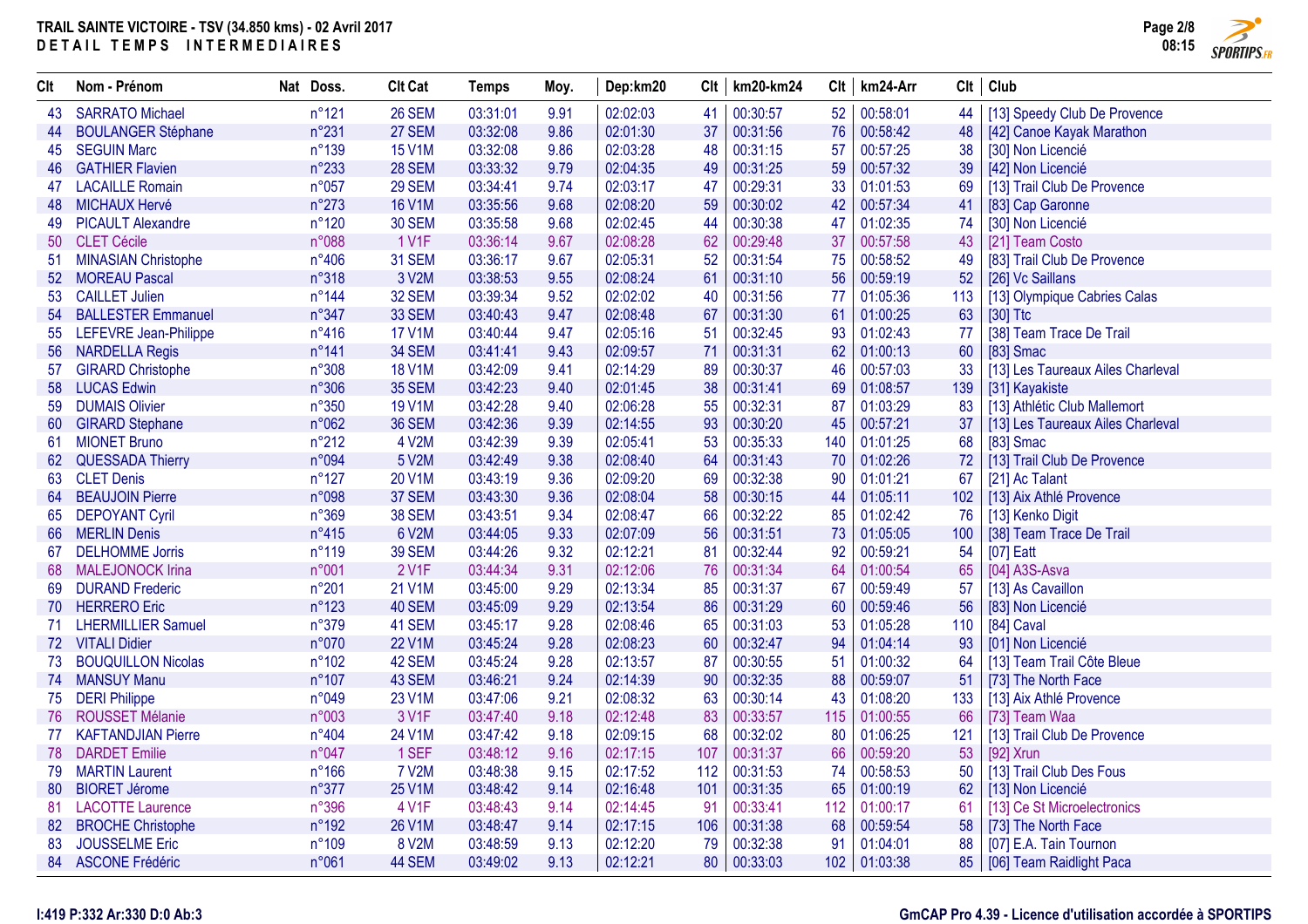

| Clt | Nom - Prénom                | Nat Doss.      | <b>Clt Cat</b> | <b>Temps</b> | Moy. | Dep:km20 | Clt | km20-km24    | Clt | km24-Arr     |     | Clt   Club                                |
|-----|-----------------------------|----------------|----------------|--------------|------|----------|-----|--------------|-----|--------------|-----|-------------------------------------------|
| 85  | <b>MASSARDIER Cedric</b>    | n°184          | <b>27 V1M</b>  | 03:49:20     | 9.12 | 02:07:27 | 57  | 00:34:26     | 121 | 01:07:27     | 128 | [43] Ascs Terre De Running Saint Etienne  |
| 86  | <b>BERTRAND Frederic</b>    | n°299          | 9 V2M          | 03:49:54     | 9.10 | 02:12:13 | 77  | 00:32:25     | 86  | 01:05:16     | 105 | [01] Amberieu Marathon                    |
| 87  | PERRACCHIA Sebastien        | n°134          | <b>28 V1M</b>  | 03:50:07     | 9.09 | 02:06:16 | 54  | 00:34:52     | 129 | 01:08:59     | 141 | [13] Olympique Cabries Calas              |
| 88  | <b>RICHARD Yann</b>         | n°397          | 29 V1M         | 03:50:31     | 9.07 | 02:11:57 | 75  | 00:31:58     | 79  | 01:06:36     | 122 | [13] Ce St Microelectronics               |
| 89  | <b>MANOUKIAN Jordan</b>     | n°335          | 45 SEM         | 03:50:55     | 9.06 | 02:13:19 | 84  | 00:33:27     | 110 | 01:04:09     | 92  | [13] Mountains Legacy                     |
| 90  | <b>BAUDAIN Patrick</b>      | n°078          | 10 V2M         | 03:50:57     | 9.05 | 02:15:45 | 95  | 00:32:53     | 97  | 01:02:19     | 71  | [83] Cap Garonne                          |
| 91  | <b>REYMONDON Philippe</b>   | $n^{\circ}145$ | 2 V3M          | 03:51:24     | 9.04 | 02:14:25 | 88  | 00:34:08     | 118 | 01:02:51     | 78  | $[43]$ Ascs                               |
| 92  | <b>ALMANZA Christophe</b>   | n°066          | 30 V1M         | 03:51:24     | 9.04 | 02:17:54 | 113 | 00:29:28     | 31  | 01:04:02     | 90  | [83] Smac                                 |
| 93  | <b>DEVEY Jean-Marc</b>      | n°386          | 3 V3M          | 03:51:25     | 9.04 | 02:16:31 | 97  | 00:31:04     | 54  | 01:03:50     | 87  | [13] Free Trail Marseille                 |
| 94  | <b>BRÉGAND Matthieu</b>     | n°092          | 46 SEM         | 03:51:32     | 9.03 | 02:17:47 | 110 | 00:31:45     | 71  | 01:02:00     | 70  | [21] Non Licencié                         |
| 95  | <b>TOULON Xavier</b>        | n°303          | 47 SEM         | 03:51:54     | 9.02 | 02:22:01 | 135 | 00:31:16     | 58  | 00:58:37     | 47  | [74] Non Licencié                         |
| 96  | <b>ALBARET Thierry</b>      | $n^{\circ}417$ | 31 V1M         | 03:52:43     | 8.99 | 02:16:35 | 98  | 00:30:52     | 50  | 01:05:16     | 106 | [83] Ce St Microelectronics               |
| 97  | <b>DERVILLE Baptiste</b>    | n°133          | 48 SEM         | 03:52:46     | 8.98 | 02:10:51 | 74  | 00:33:18     | 106 | 01:08:37     | 135 | [13] Aix Athlé Provence                   |
| 98  | <b>COLLARD Fabrice</b>      | $n^{\circ}205$ | 32 V1M         | 03:52:49     | 8.98 | 02:10:37 | 73  | 00:33:22     | 109 | 01:08:50     | 137 | [42] Sport Nature Gargomançois            |
| 99  | <b>CANEVET Alexandre</b>    | n°349          | 49 SEM         | 03:53:06     | 8.97 | 02:20:19 | 129 | 00:33:08     | 103 | 00:59:39     | 55  | [29] Non Licencié                         |
|     | 100 TAULELLE Patrice        | n°332          | 33 V1M         | 03:53:45     | 8.95 | 02:12:40 | 82  | 00:36:58     | 175 | 01:04:07     | 91  | [30] Non Licencié                         |
| 101 | <b>LAFAY François</b>       | $n^{\circ}255$ | <b>50 SEM</b>  | 03:53:50     | 8.94 | 02:14:53 | 92  | 00:34:11     | 120 | 01:04:46     | 99  | [69] Running Jonage                       |
|     | 102 MARCHETTI Christophe    | n°193          | 34 V1M         | 03:54:24     | 8.92 | 02:09:25 | 70  | 00:32:04     | 82  | 01:12:55     | 189 | [83] Smac                                 |
|     | 103 GONZALES Jean Claude    | n°077          | 35 V1M         | 03:54:54     | 8.90 | 02:16:44 | 100 | 00:32:52     | 96  | 01:05:18     | 107 | [83] Team Foulées Aubagne - Gemtriathlé   |
| 104 | <b>CROULLIE'RE Yann</b>     | n°153          | <b>51 SEM</b>  | 03:55:07     | 8.89 | 02:16:49 | 102 | 00:32:48     | 95  | 01:05:30     | 111 | [13] Trail Club Des Fous                  |
|     | 105 LAMURE Raphael          | n°164          | 36 V1M         | 03:55:20     | 8.89 | 02:18:45 | 118 | 00:33:21     | 107 | 01:03:14     | 79  | [83] Non Licencié                         |
|     | 106 CAZIN Erwan             | $n^{\circ}245$ | <b>52 SEM</b>  | 03:55:25     | 8.88 | 02:19:08 | 120 | 00:32:37     | 89  | 01:03:40     | 86  | [13] Non Licencié                         |
| 107 | <b>POURRIERE Bastien</b>    | n°071          | <b>53 SEM</b>  | 03:55:54     | 8.86 | 02:18:24 | 115 | 00:31:56     | 78  | 01:05:34     | 112 | $[83]$ Smac                               |
|     | 108 COYNE Fanny             | n°183          | 2 SEF          | 03:57:33     | 8.80 | 02:18:38 | 117 | 00:35:35     | 142 | 01:03:20     | 81  | [92] Raidboules                           |
|     | 109 NAL Adrien              | n°390          | <b>54 SEM</b>  | 03:57:35     | 8.80 | 02:18:51 | 119 | 00:34:27     | 122 | 01:04:17     | 94  | [13] Cabba                                |
|     | 110 MAZE Yannick            | n°271          | 37 V1M         | 03:58:30     | 8.77 | 02:19:25 | 122 | 00:33:55     | 113 | 01:05:10     | 101 | [83] Marseille Trail Club                 |
| 111 | <b>PROST Frédéric</b>       | n°199          | 38 V1M         | 03:58:59     | 8.75 | 02:17:14 | 105 | 00:34:49     | 128 | 01:06:56     | 125 | [13] As Running Sfr                       |
|     | 112 TURZO Marc              | $n^{\circ}117$ | 11 V2M         | 03:59:31     | 8.73 | 02:19:53 | 126 | 00:33:14     | 104 | 01:06:24     | 120 | [13] Les Tontontrailers                   |
|     | 113 STANTINA Olivier        | n°327          | 39 V1M         | 04:00:20     | 8.70 | 02:23:39 | 144 | 00:32:02     | 81  | 01:04:39     | -97 | [13] Pacaraid                             |
|     | 114 FAGES-TAFANELLI Eric    | n°072          | <b>55 SEM</b>  | 04:00:34     | 8.69 | 02:12:20 | 78  | 00:36:39     | 164 | 01:11:35     | 173 | [06] Non Licencié                         |
|     | 115 KERGALL Francois        | n°200          | <b>56 SEM</b>  | 04:00:44     | 8.69 | 02:16:57 | 103 | 00:34:45     | 126 | 01:09:02     | 142 | [13] Marseille Trail Club                 |
|     | 116 BARS Yann               | n°186          | <b>57 SEM</b>  | 04:00:44     | 8.69 | 02:17:22 | 108 | 00:31:48     | 72  | 01:11:34     | 172 | [06] Non Licencié                         |
|     | 117 TROUILLARD Philippe     | n°309          | 40 V1M         | 04:00:56     | 8.68 | 02:17:38 | 109 | 00:34:39     | 124 | 01:08:39     | 136 | [83] Cépaparlà                            |
| 118 | <b>TOUCAS Vincent</b>       | n°399          | <b>58 SEM</b>  | 04:01:13     | 8.67 | 02:15:40 | 94  | 00:36:10     | 154 | 01:09:23     | 146 | [13] Ce St Microelectronics               |
|     | 119 SCHWARTZENTRUBER Arnaud | n°343          | 41 V1M         | 04:01:25     | 8.66 | 02:22:12 | 137 | 00:34:01     | 117 | 01:05:12     | 103 | [69] Foulée Muroise                       |
|     | 120 LECOMTE Eric            | n°182          | <b>59 SEM</b>  | 04:01:48     | 8.65 | 02:21:57 | 134 | 00:32:19     | 84  | 01:07:32     | 130 | [06] Non Licencié                         |
| 121 | <b>HANTISSE Philippe</b>    | $n^{\circ}413$ | <b>12 V2M</b>  | 04:01:50     | 8.65 | 02:16:40 | 99  | 00:33:56     | 114 | 01:11:14     | 168 | [06] Courir Pays De Grasse                |
| 122 | <b>REYNAUD Edouard</b>      | n°041          | 60 SEM         | 04:02:03     | 8.64 | 02:20:50 | 131 | 00:33:21     | 108 | 01:07:52     | 131 | [79] Non Licencié                         |
|     | 123 ATZENI Laurie           | n°005          | 3 SEF          | 04:02:08     | 8.64 | 02:18:24 | 114 | 00:32:07     | 83  | 01:11:37     | 174 | [13] Team Endurance Shop 13/Cles Gardanne |
|     | 124 CLAUZEL Thierry         | n°395          | 42 V1M         | 04:02:13     | 8.63 | 02:21:02 | 132 | 00:35:16     | 136 | 01:05:55     | 116 | [13] Ce St Microelectronics               |
|     | 125 BIZOT Benjamin          | n°040          | 61 SEM         | 04:02:26     | 8.63 | 02:19:10 | 121 | 00:32:55     | 98  | 01:10:21     | 157 | [13] Non Licencié                         |
|     | 126 BURNEL Christophe       | n°268          | 43 V1M         | 04:02:33     | 8.62 | 02:24:34 |     | 147 00:35:22 |     | 138 01:02:37 | 75  | [13] Jouque Generation Trail              |

#### **I:419 P:332 Ar:330 D:0 Ab:3**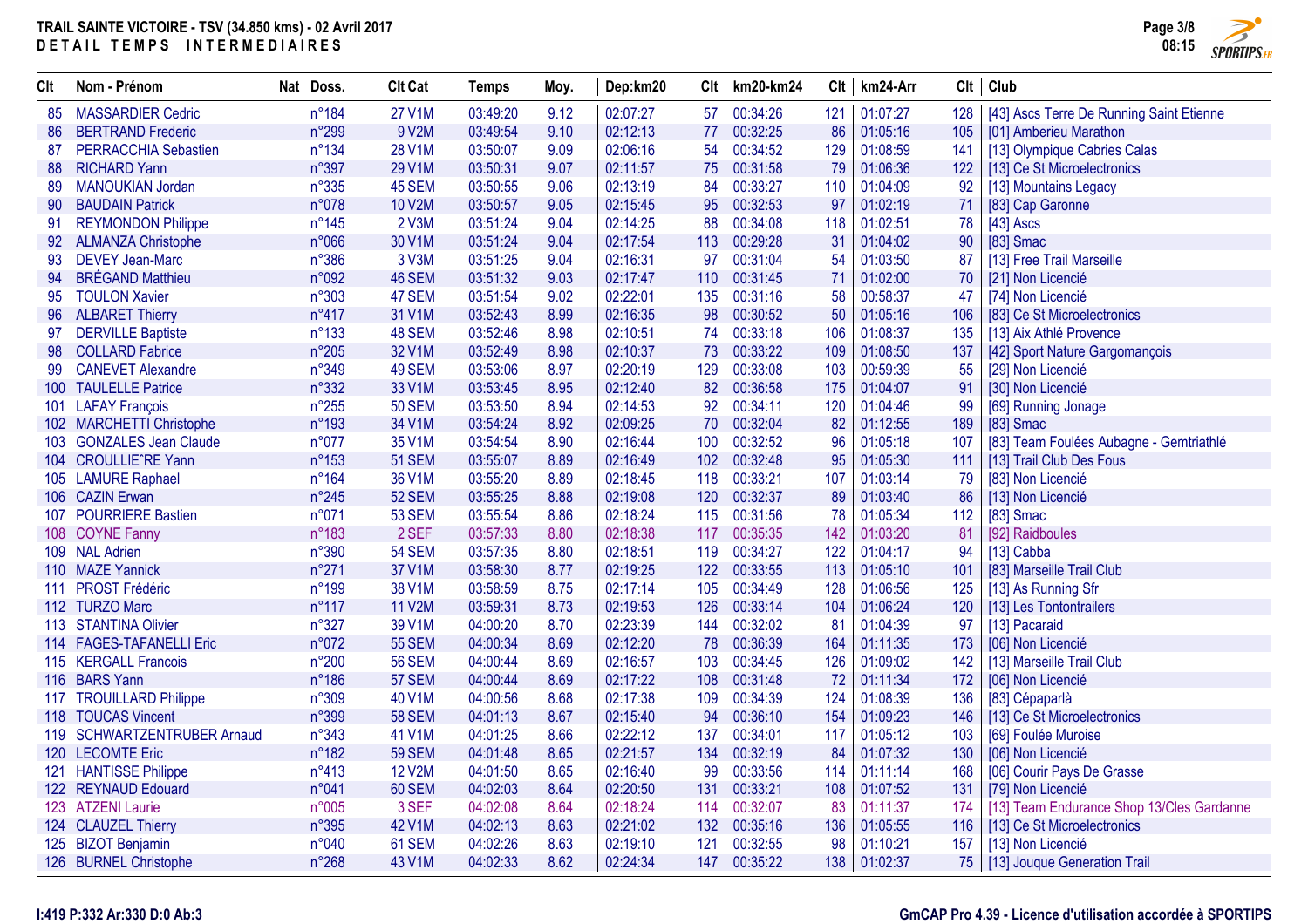

| Clt | Nom - Prénom                 | Nat Doss.      | <b>Clt Cat</b>     | Temps    | Moy. | Dep:km20 |     | $Clt$   km20-km24 | Clt | km24-Arr | Clt | Club                             |
|-----|------------------------------|----------------|--------------------|----------|------|----------|-----|-------------------|-----|----------|-----|----------------------------------|
| 127 | <b>GIL Frédéric</b>          | n°380          | 44 V1M             | 04:02:34 | 8.62 | 02:23:15 | 142 | 00:35:18          | 137 | 01:04:01 | 89  | $[30]$ Bacn                      |
|     | 128 GALLAND Julie            | $n^{\circ}188$ | 4 SEF              | 04:02:38 | 8.62 | 02:22:09 | 136 | 00:37:06          | 179 | 01:03:23 | 82  | [91] Bigbigteam                  |
|     | 129 D AMORE Raphael          | $n^{\circ}172$ | 45 V1M             | 04:02:41 | 8.62 | 02:17:48 | 111 | 00:35:02          | 131 | 01:09:51 | 152 | [13] Non Licencié                |
|     | 130 VIVIEN Morgan            | n°251          | 62 SEM             | 04:04:23 | 8.56 | 02:17:09 | 104 | 00:34:45          | 127 | 01:12:29 | 185 | [13] Non Licencié                |
|     | 131 DELBARRE Anthony         | n°034          | 63 SEM             | 04:04:25 | 8.56 | 02:19:56 | 127 | 00:35:05          | 133 | 01:09:24 | 147 | [69] Non Licencié                |
|     | 132 FLAMENT Arnaud           | n°037          | 64 SEM             | 04:05:49 | 8.51 | 02:26:57 | 159 | 00:32:55          | 99  | 01:05:57 | 117 | [98] Non Licencié                |
|     | 133 PRICHYSTAL Jean-Baptiste | $n^{\circ}179$ | <b>65 SEM</b>      | 04:06:17 | 8.49 | 02:22:31 | 139 | 00:36:17          | 156 | 01:07:29 | 129 | [95] Association Veolia Sport    |
|     | 134 GERARD Passeport         | $n^{\circ}137$ | 66 SEM             | 04:06:17 | 8.49 | 02:20:35 | 130 | 00:34:42          | 125 | 01:11:00 | 165 | [83] Smac                        |
|     | 135 MOREAU Jerome            | n°051          | 46 V1M             | 04:06:33 | 8.48 | 02:25:01 | 149 | 00:35:26          | 139 | 01:06:06 | 118 | [13] Non Licencié                |
|     | 136 PEISSON Olivier          | $n^{\circ}208$ | 67 SEM             | 04:06:39 | 8.48 | 02:22:18 | 138 | 00:35:46          | 148 | 01:08:35 | 134 | [75] Non Licencié                |
| 137 | <b>HUYGHE Laetitia</b>       | $n^{\circ}214$ | 5 V1F              | 04:06:41 | 8.48 | 02:26:03 | 154 | 00:34:55          | 130 | 01:05:43 | 114 | [13] La Foulée De Gréasque       |
|     | 138 CHENAL Isabelle          | n°006          | 1 V <sub>2</sub> F | 04:06:43 | 8.48 | 02:28:20 | 165 | 00:32:58          | 101 | 01:05:25 | 108 | [74] Non Licencié                |
|     | 139 BASTIN Gilbert           | n°093          | 68 SEM             | 04:06:47 | 8.47 | 02:25:50 | 153 | 00:36:22          | 158 | 01:04:35 | 95  | [83] Non Licencié                |
| 140 | <b>ZOSSO François</b>        | $n^{\circ}228$ | 47 V1M             | 04:06:47 | 8.47 | 02:24:13 | 146 | 00:36:46          | 171 | 01:05:48 | 115 | [01] Pewee Team                  |
|     | 141 HUGAULT Philippe         | n°371          | 13 V2M             | 04:06:58 | 8.47 | 02:25:21 | 150 | 00:36:25          | 160 | 01:05:12 | 104 | [94] Asphalte 94                 |
|     | 142 CHIANESE Alexandre       | $n^{\circ}226$ | 69 SEM             | 04:07:24 | 8.45 | 02:26:24 | 157 | 00:34:11          | 119 | 01:06:49 | 123 | [83] Non Licencié                |
|     | 143 ROCHE Daniel             | $n^{\circ}253$ | 14 V2M             | 04:07:30 | 8.45 | 02:27:42 | 163 | 00:32:57          | 100 | 01:06:51 | 124 | [43] Daniel Roche                |
|     | 144 FOULFOIN Mathieu         | $n^{\circ}224$ | <b>70 SEM</b>      | 04:07:59 | 8.43 | 02:19:34 | 123 | 00:36:22          | 159 | 01:12:03 | 181 | [13] Marseille Trail Club        |
|     | 145 LEFEBVRE Cédric          | n°063          | <b>71 SEM</b>      | 04:08:35 | 8.41 | 02:18:29 | 116 | 00:36:43          | 167 | 01:13:23 | 193 | [83] Saint Maximin Athletic Club |
|     | 146 JACQUET Manon            | $n^{\circ}227$ | 5 SEF              | 04:08:36 | 8.41 | 02:23:11 | 141 | 00:35:03          | 132 | 01:10:22 | 158 | [83] Smac                        |
| 147 | <b>BELTRANDO Didier</b>      | n°064          | 48 V1M             | 04:10:02 | 8.36 | 02:24:02 | 145 | 00:37:03          | 178 | 01:08:57 | 140 | [83] Toulon Sports Nature        |
|     | 148 COMBE Didier             | n°354          | <b>15 V2M</b>      | 04:10:20 | 8.35 | 02:24:57 | 148 | 00:36:03          | 150 | 01:09:20 | 145 | [13] Cabba Bouc Bel Air          |
|     | 149 AYGLON Willy             | $n^{\circ}257$ | 1ESM               | 04:11:17 | 8.32 | 02:19:48 | 125 | 00:40:47          | 231 | 01:10:42 | 161 | [07] Willy Ayglon                |
| 150 | <b>PITTI Jean-Francois</b>   | $n^{\circ}130$ | 49 V1M             | 04:11:54 | 8.30 | 02:21:02 | 133 | 00:37:32          | 186 | 01:13:20 | 192 | [13] Non Licencié                |
|     | 151 RAVEL Rémi               | $n^{\circ}400$ | <b>72 SEM</b>      | 04:12:01 | 8.30 | 02:22:31 | 140 | 00:37:25          | 185 | 01:12:05 | 182 | [13] Non Licencié                |
|     | 152 MANTELLATO Olivier       | n°046          | 50 V1M             | 04:12:03 | 8.30 | 02:27:19 | 161 | 00:35:41          | 144 | 01:09:03 | 143 | [66] Cost                        |
|     | 153 FOURNIER Stéphane        | $n^{\circ}126$ | <b>16 V2M</b>      | 04:12:23 | 8.29 | 02:33:20 | 196 | 00:35:44          | 146 | 01:03:19 | 80  | [04] Cles Gardanne               |
|     | 154 DUFOUR Christophe        | n°297          | 51 V1M             | 04:12:32 | 8.28 | 02:27:28 | 162 | 00:37:57          | 190 | 01:07:07 | 126 | [83] Non Licencié                |
|     | 155 JOLY Alexandre           | n°287          | 52 V1M             | 04:12:35 | 8.28 | 02:19:37 | 124 | 00:42:21          | 252 | 01:10:37 | 160 | [78] Non Licencié                |
|     | 156 SERRANO Diego            | n°163          | 53 V1M             | 04:12:41 | 8.28 | 02:28:35 | 167 | 00:36:45          | 169 | 01:07:21 | 127 | [13] Non Licencié                |
| 157 | <b>LYON Francois</b>         | n°221          | 4 V3M              | 04:13:17 | 8.26 | 02:30:49 | 184 | 00:36:19          | 157 | 01:06:09 | 119 | [60] Chantilly Athle             |
|     | 158 BARROUHOU Otman          | n°101          | <b>73 SEM</b>      | 04:13:47 | 8.24 | 02:10:06 | 72  | 00:33:16          | 105 | 01:30:25 | 306 | [13] Aix Athlé Provence          |
|     | 159 TREVISAN Célia           | n°010          | 6 SEF              | 04:14:01 | 8.23 | 02:28:53 | 172 | 00:35:05          | 134 | 01:10:03 | 154 | [66] Non Licencié                |
| 160 | <b>GALLARD Denys</b>         | $n^{\circ}272$ | <b>74 SEM</b>      | 04:14:19 | 8.22 | 02:28:26 | 166 | 00:36:09          | 152 | 01:09:44 | 151 | [83] Smac                        |
| 161 | <b>SOLTYSIAK Slawek</b>      | $n^{\circ}222$ | 54 V1M             | 04:14:53 | 8.20 | 02:28:35 | 168 | 00:35:51          | 149 | 01:10:27 | 159 | [13] Non Licencié                |
|     | 162 FOULON Bertrand          | $n^{\circ}410$ | 55 V1M             | 04:15:36 | 8.18 | 02:29:45 | 180 | 00:36:43          | 166 | 01:09:08 | 144 | [06] Courir Pays De Grasse       |
|     | 163 PALMAS Benjamin          | n°050          | <b>75 SEM</b>      | 04:15:38 | 8.18 | 02:26:21 | 156 | 00:35:46          | 147 | 01:13:31 | 196 | [06] Non Licencié                |
| 164 | <b>QUEMERE Yves</b>          | n°069          | 56 V1M             | 04:15:46 | 8.18 | 02:26:50 | 158 | 00:35:41          | 145 | 01:13:15 | 191 | [04] Taem Kem S                  |
|     | 165 HAUVETTE Louis           | $n^{\circ}174$ | <b>76 SEM</b>      | 04:16:06 | 8.16 | 02:30:53 | 185 | 00:39:45          | 215 | 01:05:28 | 109 | [13] Non Licencié                |
|     | 166 LESCOEUR Romain          | n°196          | 57 V1M             | 04:16:17 | 8.16 | 02:26:12 | 155 | 00:39:11          | 200 | 01:10:54 | 163 | [75] Non Licencié                |
| 167 | <b>DELYE Matthieu</b>        | $n^{\circ}295$ | 58 V1M             | 04:16:37 | 8.15 | 02:34:38 | 208 | 00:37:22          | 183 | 01:04:37 | 96  | [13] Macadam                     |
|     | 168 GABAUD Benjamin          | n°328          | 77 SEM             | 04:16:38 | 8.15 | 02:34:46 | 209 | 00:37:12          | 180 | 01:04:40 | 98  | [13] Macadam Baskets             |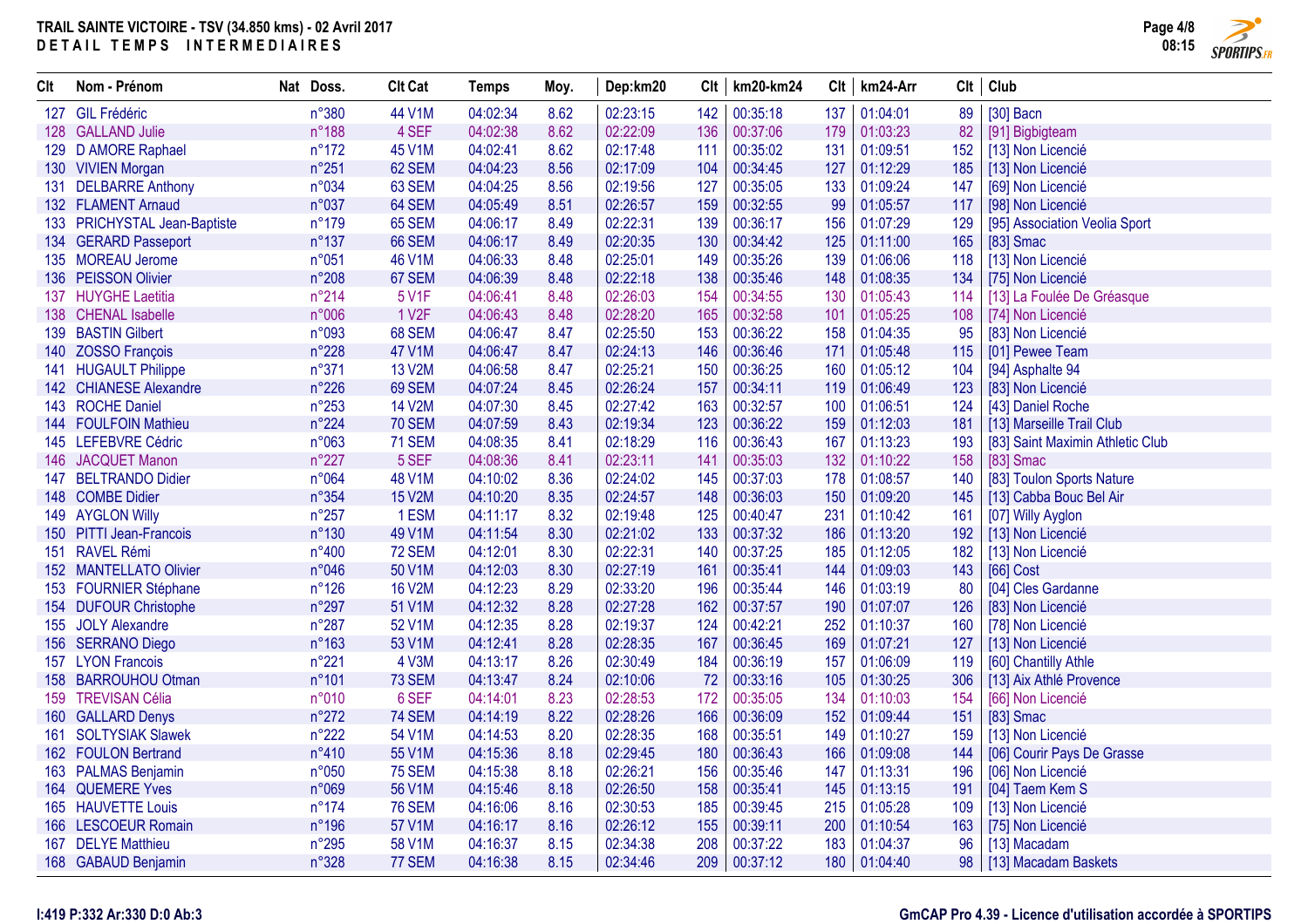

| Clt | Nom - Prénom                    | Nat Doss.       | <b>Clt Cat</b>     | <b>Temps</b> | Moy. | Dep:km20 |     | $Clt$   km20-km24 | Clt | km24-Arr     |     | Clt   Club                      |
|-----|---------------------------------|-----------------|--------------------|--------------|------|----------|-----|-------------------|-----|--------------|-----|---------------------------------|
|     | 169 BARATTERO Régis             | n°036           | <b>78 SEM</b>      | 04:16:50     | 8.14 | 02:25:48 | 152 | 00:37:00          | 176 | 01:14:02     | 200 | [83] Smac                       |
|     | 170 GALINIER Benoit             | $n^{\circ}125$  | 59 V1M             | 04:17:03     | 8.13 | 02:16:18 | 96  | 00:34:00          | 116 | 01:26:45     | 290 | [13] Vitrolles Triathlon        |
|     | 171 LEGER Martine               | n°190           | 2 V <sub>2</sub> F | 04:17:14     | 8.13 | 02:29:54 | 181 | 00:36:10          | 153 | 01:11:10     | 167 | [13] Foulées Pélissannaisses    |
|     | 172 MONGE Peggy                 | n°065           | 6 V1F              | 04:17:35     | 8.12 | 02:29:09 | 177 | 00:37:17          | 182 | 01:11:09     | 166 | [83] Toulon Sports Nature       |
|     | 173 HERITIER Vincent            | n°086           | <b>79 SEM</b>      | 04:17:44     | 8.11 | 02:27:08 | 160 | 00:37:41          | 187 | 01:12:55     | 188 | [13] Caf Nice Mercantour        |
|     | 174 LAMBERT Jean-Charles        | $n^{\circ}$ 149 | 60 V1M             | 04:17:49     | 8.11 | 02:25:39 | 151 | 00:38:15          | 193 | 01:13:55     | 198 | $[13]$ Lam                      |
|     | 175 PETIT Eléonore              | $n^{\circ}277$  | 7 SEF              | 04:18:28     | 8.09 | 02:33:37 | 200 | 00:36:40          | 165 | 01:08:11     | 132 | [83] Smac                       |
|     | 176 GUILLET Robin               | n°180           | <b>80 SEM</b>      | 04:18:46     | 8.08 | 02:29:14 | 178 | 00:39:14          | 202 | 01:10:18     | 156 | [78] Kikourou                   |
|     | 177 BEAUVILLE Emmanuelle        | n°361           | <b>7 V1F</b>       | 04:18:58     | 8.07 | 02:31:15 | 188 | 00:37:46          | 188 | 01:09:57     | 153 | [06] Nice Triathlon Club        |
|     | 178 MICHEL Jerome               | n°028           | 61 V1M             | 04:20:10     | 8.04 | 02:29:05 | 174 | 00:37:54          | 189 | 01:13:11     | 190 | [83] Non Licencié               |
|     | 179 MAZIERE Bertrand            | $n^{\circ}110$  | 62 V1M             | 04:20:52     | 8.02 | 02:29:09 | 176 | 00:39:24          | 206 | 01:12:19     | 184 | [73] Bertrand Maziere           |
|     | 180 LAMBERTI Philippe           | n°197           | 63 V1M             | 04:21:00     | 8.01 | 02:28:37 | 169 | 00:36:44          | 168 | 01:15:39     | 211 | [13] Non Licencié               |
| 181 | <b>GRANDPIERRE Nicolas</b>      | n°322           | <b>81 SEM</b>      | 04:21:00     | 8.01 | 02:30:36 | 183 | 00:39:09          | 199 | 01:11:15     | 169 | [13] Non Licencié               |
|     | 182 DAUPHIN Sebastien           | n°067           | 64 V1M             | 04:21:44     | 7.99 | 02:31:33 | 190 | 00:39:21          | 204 | 01:10:50     | 162 | [83] Non Licencié               |
|     | 183 VOISIN Roger                | n°333           | 65 V1M             | 04:22:47     | 7.96 | 02:34:15 | 205 | 00:36:38          | 163 | 01:11:54     | 179 | [77] Club Tchimbe Raid / As Oat |
|     | 184 FAYA Sébastien              | n°339           | 66 V1M             | 04:23:03     | 7.95 | 02:33:53 | 204 | 00:39:37          | 211 | 01:09:33     | 148 | [07] Team Raidlight             |
|     | 185 PILLONE Jean Christian      | $n^{\circ}355$  | 67 V1M             | 04:23:37     | 7.93 | 02:39:13 | 228 | 00:35:34          | 141 | 01:08:50     | 138 | [13] Non Licencié               |
|     | 186 SORIAUX Laurent             | n°320           | 68 V1M             | 04:23:42     | 7.93 | 02:34:19 | 207 | 00:35:09          | 135 | 01:14:14     | 204 | [83] Non Licencié               |
|     | 187 RISSO Jerome                | $n^{\circ}171$  | 69 V1M             | 04:23:43     | 7.93 | 02:28:54 | 173 | 00:37:00          | 177 | 01:17:49     | 231 | [13] Non Licencié               |
|     | 188 ORSINGHER Benoît            | $n^{\circ}106$  | 82 SEM             | 04:23:52     | 7.92 | 02:35:35 | 213 | 00:36:27          | 161 | 01:11:50     | 176 | [34] Teampunch                  |
|     | 189 BESSY Philippe              | n°089           | <b>17 V2M</b>      | 04:23:56     | 7.92 | 02:33:33 | 199 | 00:39:24          | 205 | 01:10:59     | 164 | [69] Kikourou                   |
|     | 190 MOURET Stephane             | n°091           | 70 V1M             | 04:23:59     | 7.92 | 02:35:41 | 215 | 00:36:16          | 155 | 01:12:02     | 180 | [06] Non Licencié               |
|     | 191 BONNET Jeremy               | $n^{\circ}217$  | 83 SEM             | 04:24:33     | 7.90 | 02:23:31 | 143 | 00:37:24          | 184 | 01:23:38     | 271 | [38] Non Licencié               |
|     | 192 BERNABE Thierry             | n°209           | 71 V1M             | 04:24:33     | 7.90 | 02:34:19 | 206 | 00:40:09          | 222 | 01:10:05     | 155 | [75] Non Licencié               |
|     | 193 AUTHIER Guillaume           | n°044           | 84 SEM             | 04:24:34     | 7.90 | 02:28:41 | 170 | 00:38:45          | 197 | 01:17:08     | 225 | [13] Non Licencié               |
|     | 194 GAYRAUD Gaëtan              | n°269           | <b>72 V1M</b>      | 04:24:35     | 7.90 | 02:33:45 | 202 | 00:36:53          | 173 | 01:13:57     | 199 | [83] Non Licencié               |
|     | 195 COZZANI Sébastien           | $n^{\circ}112$  | 73 V1M             | 04:24:37     | 7.90 | 02:27:54 | 164 | 00:36:06          | 151 | 01:20:37     | 251 | [83] Non Licencié               |
|     | 196 TONETTI Antoine             | $n^{\circ}382$  | <b>18 V2M</b>      | 04:24:45     | 7.90 | 02:33:48 | 203 | 00:39:29          | 208 | 01:11:28     | 171 | [13] Cabba                      |
|     | 197 ARRIGHI DE CASANOVA Francoi | $n^{\circ}352$  | 74 V1M             | 04:24:45     | 7.90 | 02:34:53 | 210 | 00:38:25          | 195 | 01:11:27     | 170 | [13] Cabba                      |
|     | 198 LEYDER Rémi                 | n°388           | <b>85 SEM</b>      | 04:25:10     | 7.89 | 02:29:56 | 182 | 00:39:32          | 210 | 01:15:42     | 212 | [13] Salon Triathlon            |
|     | 199 GARCIA Frederic             | $n^{\circ}136$  | 75 V1M             | 04:25:12     | 7.88 | 02:29:07 | 175 | 00:39:41          | 213 | 01:16:24     | 218 | [30] Bipedes De La Vaunage      |
|     | 200 PORRET Carine               | n°376           | 8 V1F              | 04:25:16     | 7.88 | 02:35:28 | 211 | 00:35:37          | 143 | 01:14:11     | 203 | [38] Non Licencié               |
|     | 201 GAYOT Lionel                | $n^{\circ}225$  | 76 V1M             | 04:26:24     | 7.85 | 02:31:11 | 187 | 00:41:22          | 238 | 01:13:51     | 197 | [19] Non Licencié               |
|     | 202 CARBONNEL Jeremy            | $n^{\circ}155$  | <b>86 SEM</b>      | 04:26:25     | 7.85 | 02:35:34 | 212 | 00:34:28          | 123 | 01:16:23     | 216 | [13] Metabolik Team Trail       |
|     | 203 MAS Alexandre               | n°393           | 19 V2M             | 04:29:10     | 7.77 | 02:32:34 | 194 | 00:39:12          | 201 | 01:17:24     | 228 | [13] Courir À Sausset           |
|     | 204 MONGE Stephane              | n°055           | <b>77 V1M</b>      | 04:29:10     | 7.77 | 02:31:24 | 189 | 00:39:53          | 220 | 01:17:53     | 232 | [83] Toulon Sports Nature       |
|     | 205 DJADANE Emilie              | n°083           | 8 SEF              | 04:29:28     | 7.76 | 02:39:23 | 229 | 00:37:14          | 181 | 01:12:51     | 187 | [13] Aix Athlé Provence         |
|     | 206 NATIVEL Ginot               | $n^{\circ}411$  | 20 V2M             | 04:29:47     | 7.75 | 02:20:14 | 128 | 00:36:50          | 172 | 01:32:43     | 315 | [06] Courir Pays De Grasse      |
|     | 207 GAUTIER Frederic            | $n^{\circ}173$  | 21 V2M             | 04:30:14     | 7.74 | 02:32:16 | 192 | 00:43:15          | 262 | 01:14:43     | 208 | [13] Non Licencié               |
|     | 208 MEZZASALMA Jean-Pierre      | n°311           | <b>22 V2M</b>      | 04:31:03     | 7.71 | 02:35:39 | 214 | 00:36:58          | 174 | 01:18:26     | 235 | [04] Déclic 04                  |
|     | 209 AUZET Andre                 | n°261           | 23 V2M             | 04:31:14     | 7.71 | 02:35:47 | 216 | 00:38:06          | 192 | 01:17:21     | 227 | [13] Andre Auzet                |
|     | 210 BARAND Fabrice              | n°387           | <b>78 V1M</b>      | 04:31:51     | 7.69 | 02:31:41 |     | 191 00:47:36      |     | 294 01:12:34 |     | 186   [30] Non Licencié         |

#### **I:419 P:332 Ar:330 D:0 Ab:3**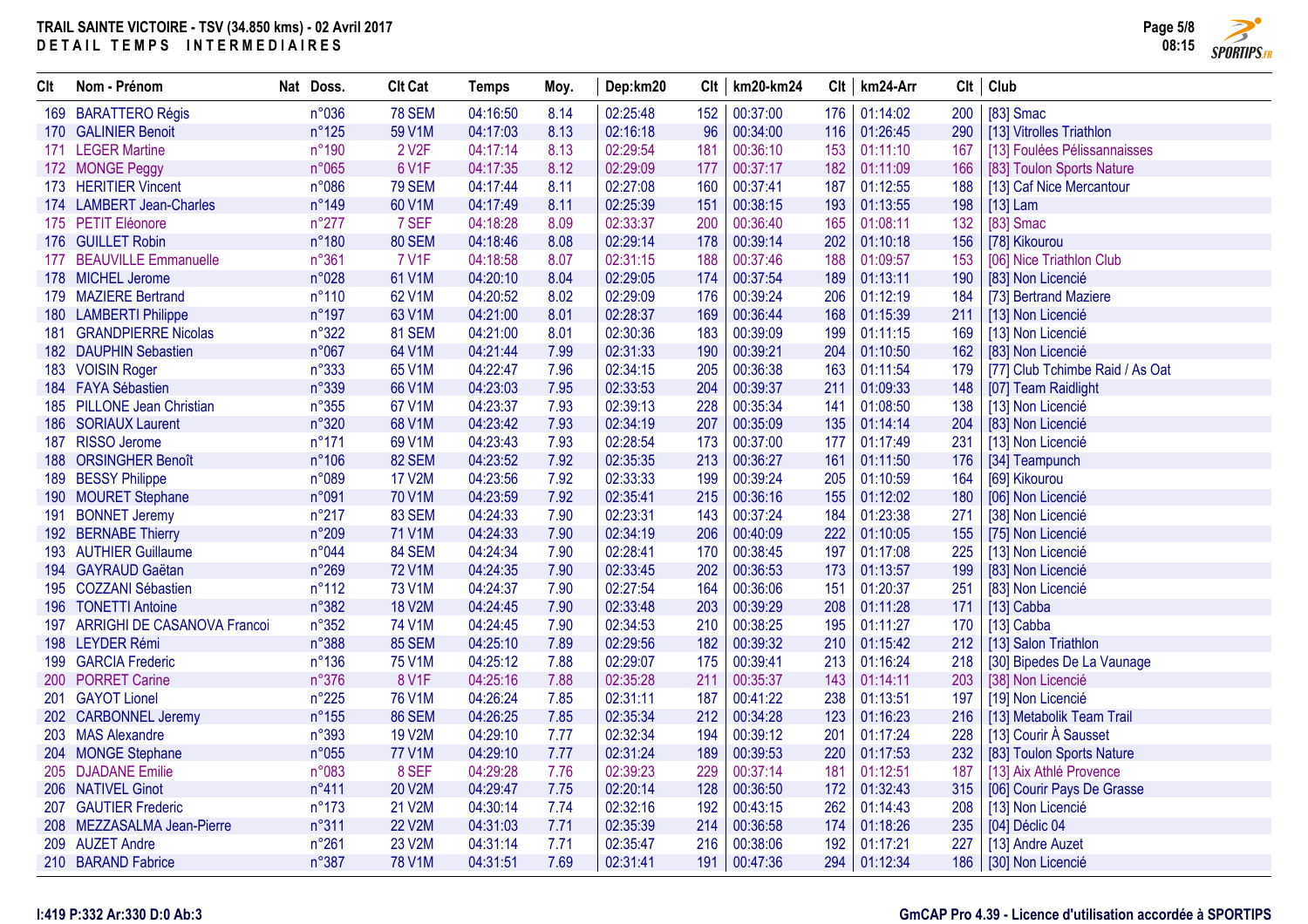

| <b>CIt</b> | Nom - Prénom                | Nat Doss.       | <b>Clt Cat</b>     | Temps    | Moy. | Dep:km20 |     | $Clt$   km20-km24 | Clt | km24-Arr       |     | Clt   Club                              |
|------------|-----------------------------|-----------------|--------------------|----------|------|----------|-----|-------------------|-----|----------------|-----|-----------------------------------------|
|            | 211 GALAMAND Eric           | n°419           | 79 V1M             | 04:31:55 | 7.69 | 02:33:18 | 195 | 00:43:19          | 264 | 01:15:18       | 210 | Non Licencié                            |
|            | 212 CAPUS-BERARD Isabelle   | $n^{\circ}405$  | 3 V <sub>2</sub> F | 04:32:28 | 7.67 | 02:38:33 | 223 | 00:39:51          | 217 | 01:14:04       | 202 | [30] Cevenne Trail Club                 |
|            | 213 LENOIR Thibaut          | $n^{\circ}160$  | 80 V1M             | 04:33:04 | 7.66 | 02:33:32 | 197 | 00:40:41          | 228 | 01:18:51       | 237 | [92] Non Licencié                       |
|            | 214 TONINI Laurent          | n°234           | 81 V1M             | 04:33:05 | 7.66 | 02:32:32 | 193 | 00:40:00          | 221 | 01:20:33       | 249 | $[83]$ Smac                             |
|            | 215 BASSO Pierre            | n°229           | 87 SEM             | 04:34:36 | 7.61 | 02:28:45 | 171 | 00:43:54          | 270 | 01:21:57       | 256 | [83] Rousset Triathlon                  |
|            | 216 ZAMOURI Abderrazak      | n°230           | 82 V1M             | 04:35:08 | 7.60 | 02:45:18 | 249 | 00:38:01          | 191 | 01:11:49       | 175 | [83] Ultra Trail Adventurer             |
|            | 217 FERRAND Hervé           | n°409           | 83 V1M             | 04:35:22 | 7.59 | 02:38:40 | 224 | 00:39:37          | 212 | 01:17:05       | 224 | [06] Courir Pays De Grasse              |
|            | 218 LIMBOUR Yann            | $n^{\circ}206$  | 84 V1M             | 04:35:47 | 7.58 | 02:38:41 | 225 | 00:39:51          | 218 | 01:17:15       | 226 | [13] Aubagne Triathlon/Dunes D'Espoir   |
|            | 219 DEMURGER Nicolas        | $n^{\circ}420$  | 88 SEM             | 04:36:11 | 7.57 | 02:29:36 | 179 | 00:43:44          | 269 | 01:22:51       | 263 | [69] Nicolas Demurger                   |
|            | 220 PIETTRE Alexis          | n°042           | 24 V2M             | 04:36:51 | 7.55 | 02:39:55 | 231 | 00:42:40          | 254 | 01:14:16       | 205 | [39] Otb Besançon                       |
|            | 221 MOTTET François         | $n^{\circ}366$  | 25 V2M             | 04:37:31 | 7.53 | 02:38:15 | 222 | 00:47:02          | 290 | 01:12:14       | 183 | [81] Non Licencié                       |
|            | 222 JUGY Florian            | $n^{\circ}162$  | 89 SEM             | 04:37:36 | 7.53 | 02:45:04 | 247 | 00:40:40          | 227 | 01:11:52       | 177 | [04] Non Licencié                       |
| 223        | <b>ANTONIOL Fabien</b>      | n°289           | <b>90 SEM</b>      | 04:37:37 | 7.53 | 02:45:01 | 246 | 00:40:42          | 229 | 01:11:54       | 178 | [04] Non Licencié                       |
|            | 224 SURY Grégoire           | n°296           | <b>91 SEM</b>      | 04:38:13 | 7.52 | 02:47:14 | 264 | 00:41:18          | 237 | 01:09:41       | 150 | [05] Non Licencié                       |
|            | 225 ROLLAND Yohan           | $n^{\circ}167$  | 85 V1M             | 04:38:17 | 7.51 | 02:38:02 | 221 | 00:39:47          | 216 | 01:20:28       | 248 | [84] Courir A Morieres                  |
|            | 226 MARTY Benoit            | n°392           | 86 V1M             | 04:38:20 | 7.51 | 02:43:50 | 242 | 00:39:25          | 207 | 01:15:05       | 209 | [13] Marty                              |
| 227        | <b>GUICHARD Jean</b>        | $n^{\circ}114$  | <b>92 SEM</b>      | 04:38:23 | 7.51 | 02:40:28 | 235 | 00:43:25          | 266 | 01:14:30       | 207 | [13] Non Licencié                       |
|            | 228 MICHEL Vincent          | n°282           | <b>26 V2M</b>      | 04:39:06 | 7.49 | 02:39:28 | 230 | 00:40:43          | 230 | 01:18:55       | 240 | [84] Non Licencié                       |
| 229        | <b>ANCRENAZ Patrick</b>     | $n^{\circ}185$  | <b>27 V2M</b>      | 04:39:06 | 7.49 | 02:37:31 | 219 | 00:42:41          | 255 | 01:18:54       | 239 | [04] Non Licencié                       |
|            | 230 GROS Ludovic            | n°097           | <b>93 SEM</b>      | 04:39:07 | 7.49 | 02:37:36 | 220 | 00:39:03          | 198 | 01:22:28       | 260 | [13] Aix Athlé Provence                 |
|            | 231 FAVRE Alain             | n°082           | <b>28 V2M</b>      | 04:39:09 | 7.49 | 02:37:30 | 217 | 00:41:01          | 232 | 01:20:38       | 252 | [74] Les Basquettes Fumantes            |
|            | 232 CARETTE Damien          | $n^{\circ}108$  | 87 V1M             | 04:40:21 | 7.46 | 02:31:01 | 186 | 00:42:47          | 257 | 01:26:33       | 288 | [84] Caval Pertuis                      |
|            | 233 THILLAYE DU BOULAY Alix | $n^{\circ}150$  | 4 V <sub>2</sub> F | 04:40:44 | 7.45 | 02:48:13 | 267 | 00:36:46          | 170 | 01:15:45       | 213 | [34] Traileurs Du Pic St Loup           |
|            | 234 BAYSE Samuel            | $n^{\circ}118$  | 88 V1M             | 04:40:56 | 7.44 | 02:44:19 | 244 | 00:40:22          | 223 | 01:16:15       | 214 | [84] Cap Luberon                        |
|            | 235 NOUALS Laurent          | n°323           | 89 V1M             | 04:41:03 | 7.44 | 02:54:55 | 286 | 00:36:28          | 162 | 01:09:40       | 149 | [81] Usca Lescure                       |
|            | 236 PAPAZIAN Antranik       | n°304           | 5 V3M              | 04:41:07 | 7.44 | 02:42:03 | 238 | 00:42:18          | 251 | 01:16:46       | 221 | [13] Club Sportif Ibm Marseille         |
| 237        | <b>PLANES Lionel</b>        | $n^{\circ}168$  | 90 V1M             | 04:41:13 | 7.44 | 02:41:48 | 237 | 00:43:07          | 260 | 01:16:18       | 215 | [12] Larzac Trip Trail - La Verticausse |
|            | 238 NISSLÉ Stéphane         | n°307           | 91 V1M             | 04:41:15 | 7.43 | 02:40:02 | 232 | 00:38:35          | 196 | 01:22:38       | 262 | [83] Courtforest                        |
|            | 239 ORTIZ Robert            | $n^{\circ}254$  | 29 V2M             | 04:41:25 | 7.43 | 02:45:15 | 248 | 00:41:42          | 241 | 01:14:28       | 206 | [13] Non Licencié                       |
|            | 240 GRIECO Lionel           | n°043           | 92 V1M             | 04:41:31 | 7.43 | 02:37:30 | 218 | 00:42:13          | 246 | 01:21:48       | 255 | [13] Team Trail Salonais                |
|            | 241 FENARD Jonathan         | n°074           | <b>94 SEM</b>      | 04:41:38 | 7.42 | 02:39:02 | 227 | 00:42:15          | 247 | 01:20:21       | 247 | [83] Non Licencié                       |
|            | 242 GRASSIANO Christophe    | n°099           | 93 V1M             | 04:42:34 | 7.40 | 02:40:11 | 233 | 00:44:51          | 276 | 01:17:32       | 229 | [13] Non Licencié                       |
|            | 243 MARKOVIC Nicolas        | n°281           | <b>95 SEM</b>      | 04:43:07 | 7.39 | 02:38:49 | 226 | 00:45:10          | 281 | 01:19:08       | 241 | [92] Front Runners Paris                |
| 244        | <b>JOUSLIN Marianne</b>     | $n^{\circ}$ 147 | 5 V2F              | 04:43:13 | 7.38 | 02:46:25 | 254 | 00:39:53          | 219 | 01:16:55       | 223 | [13] Athletic Club Salonais             |
|            | 245 ROZENCWAIG Franck       | $n^{\circ}$ 195 | 94 V1M             | 04:43:22 | 7.38 | 02:44:52 | 245 | 00:42:06          | 244 | 01:16:24       | 217 | [84] Non Licencié                       |
|            | 246 MOUSSET Thibault        | n°338           | <b>96 SEM</b>      | 04:43:30 | 7.38 | 02:46:11 | 253 | 00:40:24          | 225 | 01:16:55       | 222 | [31] Satuc                              |
| 247        | <b>SOUFLET Jean</b>         | n°331           | <b>97 SEM</b>      | 04:43:46 | 7.37 | 02:49:15 | 270 | 00:41:08          | 234 | 01:13:23       | 194 | [25] Non Licencié                       |
|            | 248 GIRARD MARTIN           | n°378           | 95 V1M             | 04:43:49 | 7.37 | 02:49:19 | 271 | 00:41:06          | 233 | 01:13:24       | 195 | [59] Non Licencié                       |
|            | 249 BELOTTI Gérard          | n°345           | 30 V2M             | 04:44:54 | 7.34 | 02:42:08 | 239 | 00:42:41          | 256 | 01:20:05       | 245 | [83] O.S Hyères Athlétisme              |
|            | 250 COIQUAULT Jean Pierre   | n°068           | 6 V3M              | 04:44:58 | 7.34 | 02:42:35 | 240 | 00:42:16          | 248 | 01:20:07       | 246 | [83] Trail Athlitude Cuers              |
| 251        | <b>LAMNAOUAR Mustapha</b>   | $n^{\circ}346$  | <b>98 SEM</b>      | 04:45:14 | 7.33 | 02:43:08 | 241 | 00:41:22          | 239 | 01:20:44       | 253 | $[30]$ Ttc                              |
|            | 252 BUSQUETS Patrice        | $n^{\circ}373$  | <b>99 SEM</b>      | 04:45:20 | 7.33 | 02:40:25 |     | 234 00:39:43      |     | 214   01:25:12 | 277 | [66] Tocats Del Cim                     |

#### **I:419 P:332 Ar:330 D:0 Ab:3**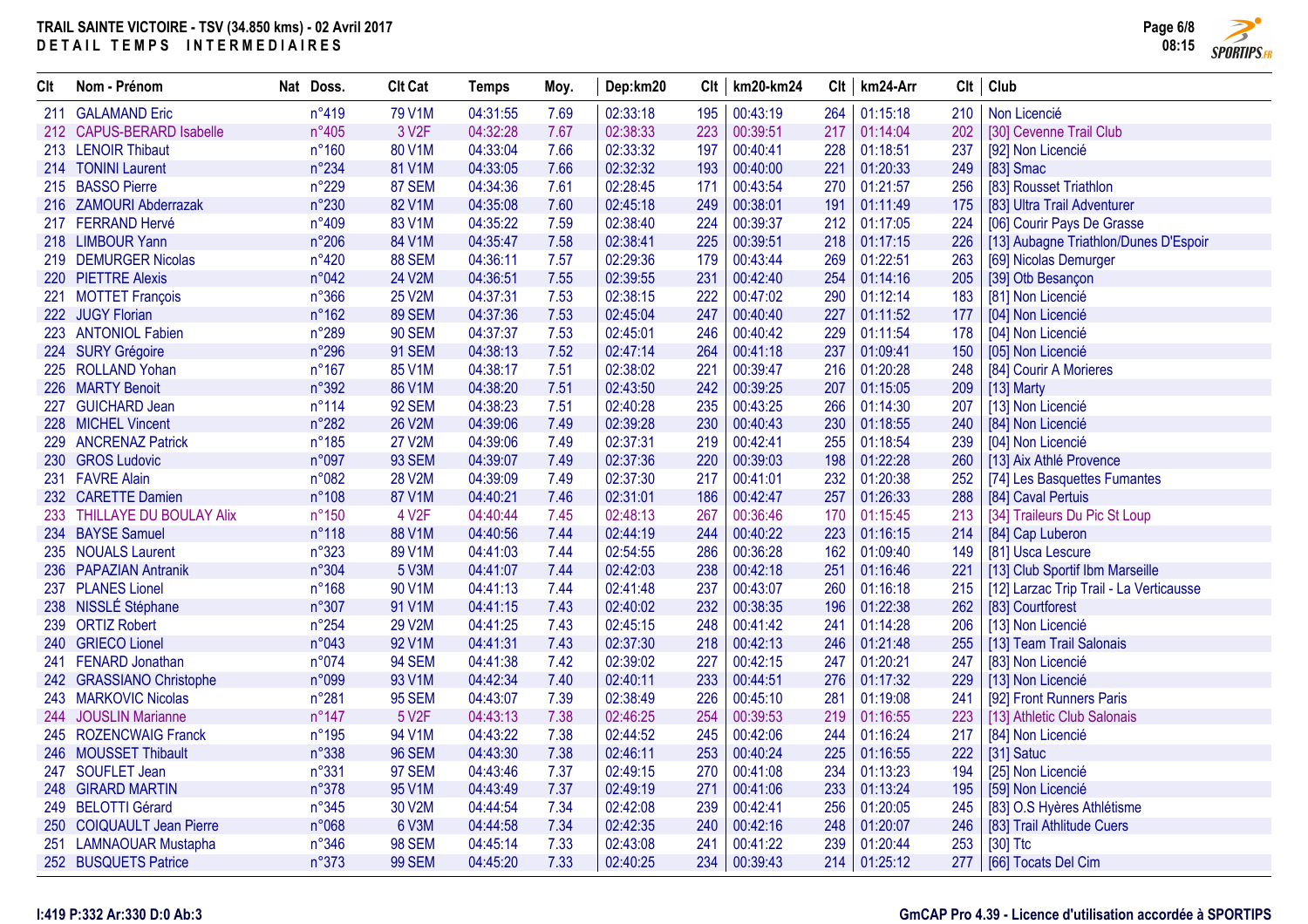

| Clt | Nom - Prénom           | Nat Doss.       | <b>Clt Cat</b> | <b>Temps</b> | Moy. | Dep:km20 |     | $Clt$   km20-km24 | Clt | km24-Arr     | Clt | Club                                                  |
|-----|------------------------|-----------------|----------------|--------------|------|----------|-----|-------------------|-----|--------------|-----|-------------------------------------------------------|
|     | 253 COCHINI Sandra     | $n^{\circ}$ 146 | 9 V1F          | 04:45:39     | 7.32 | 02:49:34 | 272 | 00:39:20          | 203 | 01:16:45     | 220 | [13] La Foulee De Greasque                            |
|     | 254 LASJAUNIAS Helene  | $n^{\circ}$ 142 | 9 SEF          | 04:46:50     | 7.29 | 02:44:15 | 243 | 00:43:41          | 268 | 01:18:54     | 238 | [75] Xv Athletic Club                                 |
|     | 255 CARON Jean-Paul    | $n^{\circ}412$  | 31 V2M         | 04:47:10     | 7.28 | 02:46:42 | 257 | 00:42:10          | 245 | 01:18:18     | 234 | [06] Courir Pays De Grasse                            |
|     | 256 COSTANTIN Olivier  | n°202           | 96 V1M         | 04:47:45     | 7.27 | 02:33:41 | 201 | 00:48:04          | 301 | 01:26:00     | 285 | [83] Non Licencié                                     |
|     | 257 MACHEREY Nicolas   | n°165           | <b>100 SEM</b> | 04:47:51     | 7.26 | 02:46:43 | 258 | 00:41:16          | 236 | 01:19:52     | 244 | [13] Speedy Club De Provence                          |
|     | 258 BARRAS Jean-Luc    | $n^{\circ}154$  | 32 V2M         | 04:49:19     | 7.23 | 02:48:59 | 268 | 00:41:30          | 240 | 01:18:50     | 236 | [74] Non Licencié                                     |
|     | 259 PAGET Alexandre    | n°073           | 97 V1M         | 04:53:22     | 7.13 | 03:01:02 | 300 | 00:38:17          | 194 | 01:14:03     | 201 | [83] Les Sangliers De Janas                           |
|     | 260 KARRAS Alexandre   | $n^{\circ}111$  | 98 V1M         | 04:53:55     | 7.11 | 02:45:54 | 251 | 00:44:38          | 273 | 01:23:23     | 269 | [92] Non Licencié                                     |
|     | 261 FAURE Ludovic      | n°250           | 99 V1M         | 04:54:22     | 7.10 | 02:47:05 | 261 | 00:46:23          | 285 | 01:20:54     | 254 | [38] Non Licencié                                     |
|     | 262 VILLARD Grégory    | n°252           | 100 V1M        | 04:54:22     | 7.10 | 02:47:00 | 260 | 00:45:02          | 278 | 01:22:20     | 259 | [83] Non Licencié                                     |
|     | 263 PAYET Yanis        | n°204           | 101 V1M        | 04:54:48     | 7.09 | 02:41:45 | 236 | 00:43:13          | 261 | 01:29:50     | 302 | [77] Non Licencié                                     |
|     | 264 VASSAL Joel        | n°027           | 33 V2M         | 04:55:37     | 7.07 | 02:46:57 | 259 | 00:46:32          | 287 | 01:22:08     | 257 | [42] Ascs St Paul En Cournillon Section Course Nature |
|     | 265 TEYSSIER Marcello  | n°152           | 7 V3M          | 04:55:57     | 7.07 | 02:47:10 | 263 | 00:43:27          | 267 | 01:25:20     | 278 | [84] Team M.O2 Run Bonnieux Luberon                   |
|     | 266 LE BARON Antoine   | n°045           | 34 V2M         | 04:55:58     | 7.07 | 02:48:07 | 266 | 00:40:24          | 224 | 01:27:27     | 296 | [13] Non Licencié                                     |
|     | 267 CHEVASSUS Cyrille  | $n^{\circ}170$  | 10 V1F         | 04:56:00     | 7.06 | 02:47:08 | 262 | 00:43:22          | 265 | 01:25:30     | 280 | [84] Non Licencié                                     |
|     | 268 LAURIE Frédéric    | n°026           | 102 V1M        | 04:56:12     | 7.06 | 02:45:19 | 250 | 00:45:08          | 279 | 01:25:45     | 283 | [13] Non Licencié                                     |
|     | 269 CAMPBELL Laurent   | $n^{\circ}124$  | 35 V2M         | 04:56:50     | 7.04 | 02:51:31 | 276 | 00:41:53          | 242 | 01:23:26     | 270 | [76] Team Bio Store Normand                           |
|     | 270 OUALI Kamel        | n°326           | <b>101 SEM</b> | 04:57:03     | 7.04 | 02:57:11 | 292 | 00:40:31          | 226 | 01:19:21     | 242 | [74] Kamel Ouali                                      |
|     | 271 CARBONNIER Gabriel | n°279           | <b>102 SEM</b> | 04:57:53     | 7.02 | 02:47:26 | 265 | 00:47:57          | 298 | 01:22:30     | 261 | [34] Non Licencié                                     |
|     | 272 LEVAL Fabien       | n°031           | <b>103 SEM</b> | 04:58:09     | 7.01 | 02:59:12 | 296 | 00:42:31          | 253 | 01:16:26     | 219 | [83] Non Licencié                                     |
|     | 273 ENGASSER Eva       | n°283           | <b>10 SEF</b>  | 04:58:21     | 7.01 | 02:51:41 | 277 | 00:39:30          | 209 | 01:27:10     | 292 | [13] Aix Athlé Provence                               |
|     | 274 GUILLOT David      | n°310           | 103 V1M        | 04:59:40     | 6.98 | 02:51:02 | 273 | 00:50:50          | 310 | 01:17:48     | 230 | [77] 77013                                            |
|     | 275 DORÉ Alain         | n°313           | <b>8 V3M</b>   | 04:59:44     | 6.98 | 02:57:23 | 295 | 00:44:27          | 272 | 01:17:54     | 233 | [77] Acpm                                             |
|     | 276 CARBONNEL Frederic | n°203           | 104 V1M        | 05:01:02     | 6.95 | 02:53:06 | 283 | 00:43:07          | 259 | 01:24:49     | 274 | [13] Team Trail Salonais                              |
|     | 277 RENOUF Sylvain     | n°314           | 105 V1M        | 05:01:06     | 6.94 | 02:52:36 | 281 | 00:45:09          | 280 | 01:23:21     | 268 | [83] Trail Athlitude Cuers                            |
|     | 278 BERKANI Slimane    | $n^{\circ}247$  | <b>104 SEM</b> | 05:01:08     | 6.94 | 02:46:33 | 256 | 00:42:56          | 258 | 01:31:39     | 309 | [13] Csa 1Re                                          |
|     | 279 LELONG Frederick   | n°239           | 106 V1M        | 05:01:08     | 6.94 | 02:45:55 | 252 | 00:43:18          | 263 | 01:31:55     | 312 | [11] Csa 1Re                                          |
|     | 280 FOUTREL Gilles     | $n^{\circ}175$  | 107 V1M        | 05:02:23     | 6.92 | 02:57:02 | 291 | 00:44:46          | 274 | 01:20:35     | 250 | [78] Non Licencié                                     |
|     | 281 GUINET Jérémie     | n°293           | <b>105 SEM</b> | 05:02:44     | 6.91 | 02:49:08 | 269 | 00:46:54          | 289 | 01:26:42     | 289 | [69] Asvel Athlé                                      |
|     | 282 MATHIEU Benedicte  | n°161           | 6 V2F          | 05:02:47     | 6.91 | 02:52:29 | 278 | 00:47:25          | 291 | 01:22:53     | 265 | [83] Toulon Sport Nature                              |
|     | 283 GAI Thierry        | n°181           | 36 V2M         | 05:02:57     | 6.90 | 02:52:32 | 279 | 00:47:33          | 292 | 01:22:52     | 264 | [13] Cles Gardanne                                    |
|     | 284 DE BATTISTA Denis  | n°340           | 37 V2M         | 05:03:36     | 6.89 | 03:02:13 | 305 | 00:42:01          | 243 | 01:19:22     | 243 | [83] Trail Club De Provence                           |
|     | 285 RISSOAN Nathalie   | $n^{\circ}151$  | 11 V1F         | 05:04:53     | 6.86 | 02:53:10 | 284 | 00:46:48          | 288 | 01:24:55     | 275 | [83] Toulon Sports Nature                             |
|     | 286 ZAPLOTNY Dimitri   | $n^{\circ}274$  | 108 V1M        | 05:06:37     | 6.82 | 02:33:32 | 198 | 00:33:40          | 111 | 01:59:25     | 330 | [83] Dimitri Zaplotny                                 |
|     | 287 SIGNORET Pierre    | $n^{\circ}128$  | 109 V1M        | 05:06:58     | 6.81 | 02:51:25 | 274 | 00:45:19          | 282 | 01:30:14     | 305 | [13] Ngendurance                                      |
|     | 288 GUINIERI Frédéric  | n°401           | 38 V2M         | 05:07:01     | 6.81 | 02:51:28 | 275 | 00:45:46          | 284 | 01:29:47     | 301 | [13] Gspcg13                                          |
|     | 289 FLOQUET Patrick    | n°052           | 39 V2M         | 05:07:44     | 6.80 | 02:55:33 | 287 | 00:47:34          | 293 | 01:24:37     | 273 | [57] Esh Hagondange                                   |
|     | 290 WITTERS Marie      | n°341           | 1 ESF          | 05:08:07     | 6.79 | 02:57:18 | 294 | 00:44:49          | 275 | 01:26:00     | 284 | [13] Non Licencié                                     |
|     | 291 INGHILTERRA Jérôme | n°336           | <b>106 SEM</b> | 05:08:16     | 6.78 | 02:57:13 | 293 | 00:44:54          | 277 | 01:26:09     | 286 | [13] Non Licencié                                     |
|     | 292 GALLI Jean         | n°220           | 110 V1M        | 05:09:01     | 6.77 | 03:02:19 | 306 | 00:41:12          | 235 | 01:25:30     | 281 | [83] Non Licencié                                     |
|     | 293 COTTIN Martine     | n°039           | <b>7 V2F</b>   | 05:09:01     | 6.77 | 03:01:09 | 301 | 00:42:16          | 249 | 01:25:36     | 282 | [83] Les Sangliers De Janas                           |
|     | 294 RIESEMANN Florian  | n°359           | <b>107 SEM</b> | 05:09:13     | 6.76 | 02:52:51 | 282 | 00:42:16          |     | 250 01:34:06 | 317 | [83] Non Licencié                                     |